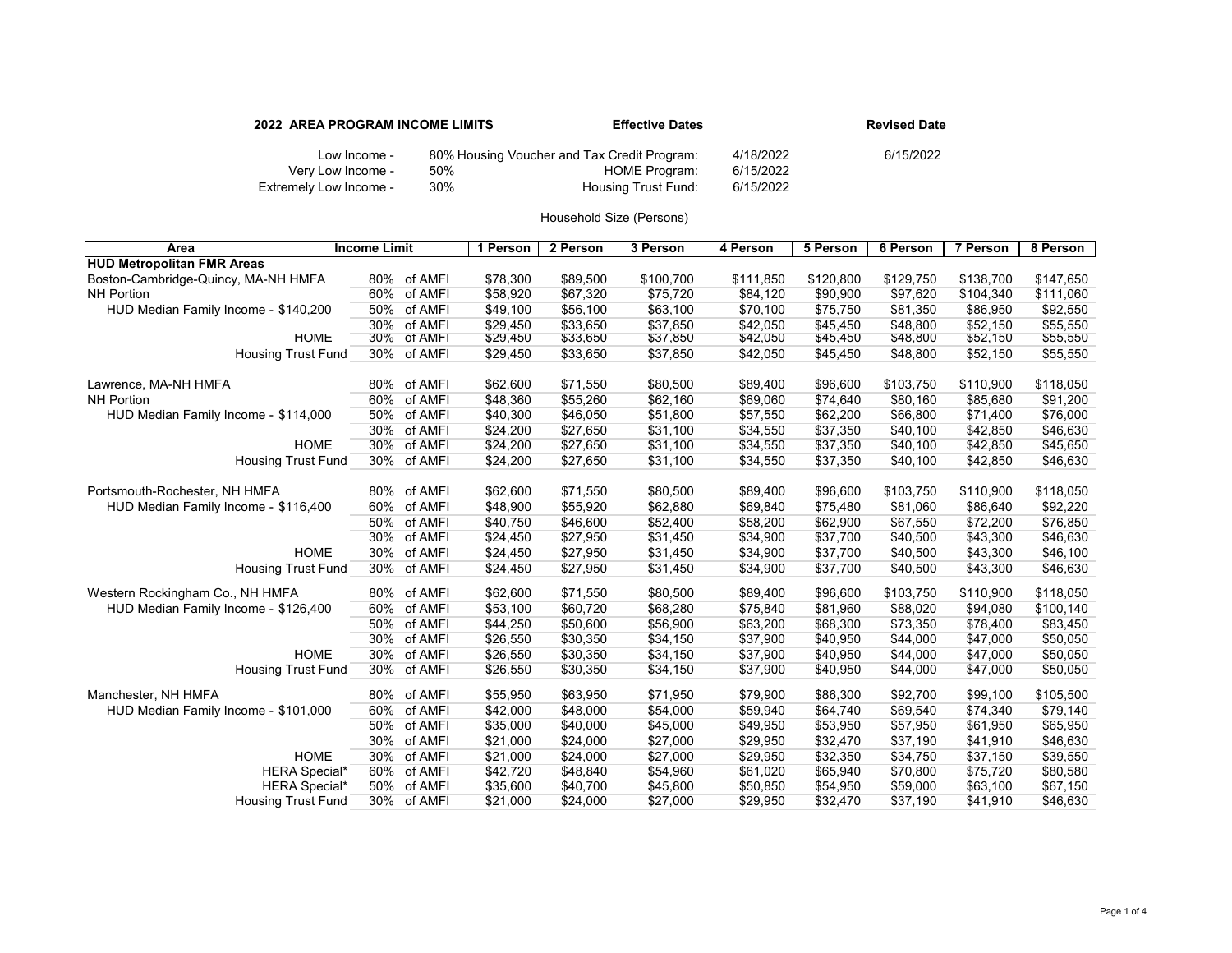|                                   | <b>2022 AREA PROGRAM INCOME LIMITS</b> | <b>Effective Dates</b>                                       |                        | <b>Revised Date</b> |  |  |
|-----------------------------------|----------------------------------------|--------------------------------------------------------------|------------------------|---------------------|--|--|
| Low Income -<br>Very Low Income - | 50%                                    | 80% Housing Voucher and Tax Credit Program:<br>HOME Program: | 4/18/2022<br>6/15/2022 | 6/15/2022           |  |  |
| Extremely Low Income -            | 30%                                    | Housing Trust Fund:                                          | 6/15/2022              |                     |  |  |

| Area                                 | <b>Income Limit</b> | 1 Person | 2 Person | 3 Person | 4 Person | 5 Person | 6 Person  | 7 Person  | 8 Person  |
|--------------------------------------|---------------------|----------|----------|----------|----------|----------|-----------|-----------|-----------|
|                                      |                     |          |          |          |          |          |           |           |           |
| Nashua, NH HMFA                      | 80%<br>of AMFI      | \$62,600 | \$71,550 | \$80,500 | \$89,400 | \$96,600 | \$103,750 | \$110,900 | \$118,050 |
| HUD Median Family Income - \$122,400 | 60%<br>of AMFI      | \$51,420 | \$58,800 | \$66,120 | \$73,440 | \$79,320 | \$85,200  | \$91,080  | \$96,960  |
|                                      | 50%<br>of AMFI      | \$42,850 | \$49,000 | \$55,100 | \$61,200 | \$66,100 | \$71,000  | \$75,900  | \$80,800  |
|                                      | 30%<br>of AMFI      | \$25,700 | \$29,400 | \$33,050 | \$36,700 | \$39,650 | \$42,600  | \$45,550  | \$48,450  |
| <b>HOME</b>                          | 30%<br>of AMFI      | \$25,700 | \$29,400 | \$33,050 | \$36,700 | \$39,650 | \$42,600  | \$45,550  | \$48,450  |
| <b>HERA Special*</b>                 | 60%<br>of AMFI      | \$0      | \$0      | \$0      | \$0      | \$0      | \$0       | \$0       | \$0       |
| <b>HERA Special*</b>                 | 50%<br>of AMFI      | \$0      | \$0      | \$0      | \$0      | \$0      | \$0       | \$0       | \$0       |
| <b>Housing Trust Fund</b>            | 30%<br>of AMFI      | \$25,700 | \$29,400 | \$33,050 | \$36,700 | \$39,650 | \$42,600  | \$45,550  | \$48,450  |
|                                      |                     |          |          |          |          |          |           |           |           |
| Hillsborough Co., NH (part) HMFA     | 80%<br>of AMFI      | \$61,350 | \$70,100 | \$78,850 | \$87,600 | \$94,650 | \$101,650 | \$108,650 | \$115,650 |
| HUD Median Family Income - \$109,500 | 60%<br>of AMFI      | \$46.020 | \$52,560 | \$59,160 | \$65,700 | \$70,980 | \$76.260  | \$81,480  | \$86,760  |
|                                      | 50%<br>of AMFI      | \$38,350 | \$43,800 | \$49,300 | \$54,750 | \$59,150 | \$63,550  | \$67,900  | \$72,300  |
|                                      | 30%<br>of AMFI      | \$23,000 | \$26,300 | \$29,600 | \$32,850 | \$35,500 | \$38,150  | \$41,910  | \$46,630  |
| <b>HOME</b>                          | 30%<br>of AMFI      | \$23,000 | \$26,300 | \$29,600 | \$32,850 | \$35,500 | \$38,150  | \$40,750  | \$43,400  |
| <b>HERA Special*</b>                 | 60%<br>of AMFI      | \$0      | \$0      | \$0      | \$0      | \$0      | \$0       | \$0       | \$0       |
| <b>HERA Special*</b>                 | 50%<br>of AMFI      | \$0      | \$0      | \$0      | \$0      | \$0      | \$0       | \$0       | \$0       |
| <b>Housing Trust Fund</b>            | 30% of AMFI         | \$23,000 | \$26,300 | \$29,600 | \$32,850 | \$35,500 | \$38,150  | \$41,910  | \$46,630  |
|                                      |                     |          |          |          |          |          |           |           |           |
| <b>Non-Metro County FMR Areas</b>    |                     |          |          |          |          |          |           |           |           |
| Belknap County, NH                   | of AMFI<br>80%      | \$53,300 | \$60,900 | \$68,500 | \$76,100 | \$82,200 | \$88,300  | \$94,400  | \$100,500 |
| HUD Median Family Income - \$95,100  | 60%<br>of AMFI      | \$39,960 | \$45,660 | \$51,360 | \$57,060 | \$61,680 | \$66,240  | \$70,800  | \$75,360  |
|                                      | 50%<br>of AMFI      | \$33,300 | \$38,050 | \$42,800 | \$47,550 | \$51,400 | \$55,200  | \$59,000  | \$62,800  |
|                                      | 30%<br>of AMFI      | \$20,000 | \$22,850 | \$25,700 | \$28,550 | \$32,470 | \$37,190  | \$41,910  | \$46,630  |
| <b>HOME</b>                          | 30%<br>of AMFI      | \$20,000 | \$22,850 | \$25,700 | \$28,550 | \$30,850 | \$33,150  | \$35,450  | \$37,700  |
| <b>HERA Special*</b>                 | 60%<br>of AMFI      | \$0      | \$0      | \$0      | \$0      | \$0      | \$0       | \$0       | \$0       |
| <b>HERA Special*</b>                 | 50%<br>of AMFI      | \$0      | \$0      | \$0      | \$0      | \$0      | \$0       | \$0       | \$0       |
| <b>Housing Trust Fund</b>            | 30%<br>of AMFI      | \$20,000 | \$22,850 | \$25,700 | \$28,550 | \$32,470 | \$37,190  | \$41,910  | \$46,630  |
|                                      |                     |          |          |          |          |          |           |           |           |
| Carroll County, NH                   | 80%<br>of AMFI      | \$52,950 | \$60,500 | \$68,050 | \$75,600 | \$81,650 | \$87,700  | \$93,750  | \$99,800  |
| HUD Median Family Income - \$85,300  | 60%<br>of AMFI      | \$39,720 | \$45,360 | \$51,060 | \$56,700 | \$61,260 | \$65,820  | \$70,320  | \$74,880  |
|                                      | 50%<br>of AMFI      | \$33,100 | \$37,800 | \$42,550 | \$47,250 | \$51,050 | \$54,850  | \$58,600  | \$62,400  |
|                                      | 30%<br>of AMFI      | \$19,850 | \$22,700 | \$25,550 | \$28,350 | \$32,470 | \$37,190  | \$41,910  | \$46,630  |
| <b>HOME</b>                          | 30%<br>of AMFI      | \$19,850 | \$22,700 | \$25,550 | \$28,350 | \$30,650 | \$32,900  | \$35,200  | \$37,450  |
| <b>HERA Special*</b>                 | 60%<br>of AMFI      | \$0      | \$0      | \$0      | \$0      | \$0      | \$0       | \$0       | \$0       |
| <b>HERA Special*</b>                 | 50%<br>of AMFI      | \$0      | \$0      | \$0      | \$0      | \$0      | \$0       | \$0       | \$0       |
| <b>Housing Trust Fund</b>            | 30%<br>of AMFI      | \$19,850 | \$22,700 | \$25,550 | \$28,350 | \$32,470 | \$37,190  | \$41,910  | \$46,630  |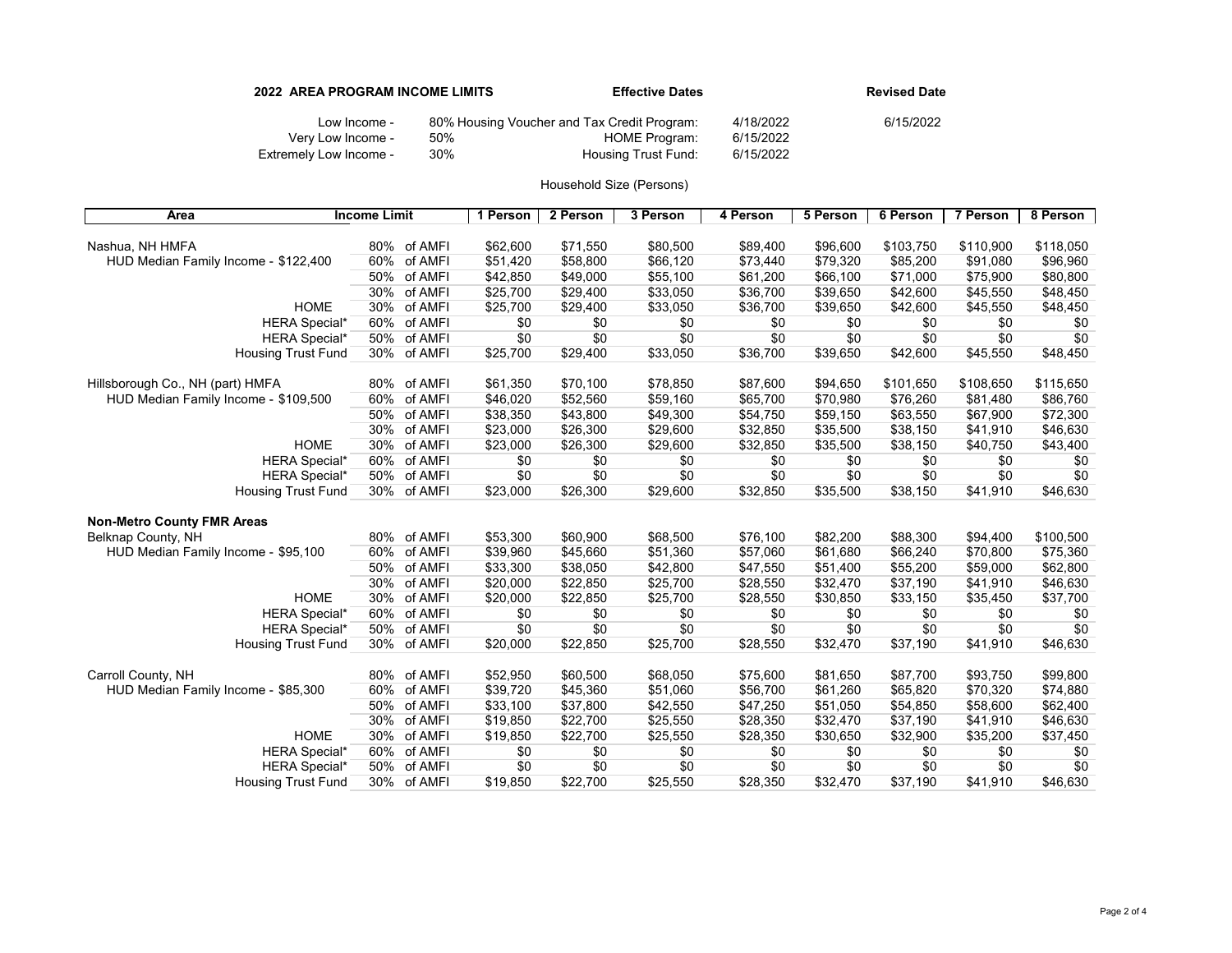| <b>2022 AREA PROGRAM INCOME LIMITS</b> |     | <b>Effective Dates</b>                                       | <b>Revised Date</b>    |           |  |
|----------------------------------------|-----|--------------------------------------------------------------|------------------------|-----------|--|
| Low Income -<br>Very Low Income -      | 50% | 80% Housing Voucher and Tax Credit Program:<br>HOME Program: | 4/18/2022<br>6/15/2022 | 6/15/2022 |  |
| Extremely Low Income -                 | 30% | <b>Housing Trust Fund:</b>                                   | 6/15/2022              |           |  |

| Area                                 | <b>Income Limit</b> | 1 Person | 2 Person | 3 Person | 4 Person | 5 Person | 6 Person | 7 Person  | 8 Person  |
|--------------------------------------|---------------------|----------|----------|----------|----------|----------|----------|-----------|-----------|
| Cheshire County, NH                  | 80% of AMFI         | \$52,950 | \$60,500 | \$68,050 | \$75.600 | \$81,650 | \$87.700 | \$93.750  | \$99,800  |
| HUD Median Family Income - \$89,100  | 60%<br>of AMFI      | \$39,720 | \$45,360 | \$51,060 | \$56,700 | \$61,260 | \$65,820 | \$70,320  | \$74,880  |
|                                      | 50%<br>of AMFI      | \$33,100 | \$37,800 | \$42,550 | \$47,250 | \$51,050 | \$54,850 | \$58,600  | \$62,400  |
|                                      | 30%<br>of AMFI      | \$19,850 | \$22,700 | \$25,550 | \$28,350 | \$32,470 | \$37,190 | \$41,910  | \$46,630  |
| <b>HOME</b>                          | 30%<br>of AMFI      | \$19,850 | \$22,700 | \$25,550 | \$28,350 | \$30,650 | \$32,900 | \$35,200  | \$37,450  |
| <b>HERA Special*</b>                 | 60%<br>of AMFI      | \$0      | \$0      | \$0      | \$0      | \$0      | \$0      | \$0       | \$0       |
| <b>HERA Special*</b>                 | 50%<br>of AMFI      | \$0      | \$0      | \$0      | \$0      | \$0      | \$0      | \$0       | \$0       |
| <b>Housing Trust Fund</b>            | 30%<br>of AMFI      | \$19,850 | \$22,700 | \$25,550 | \$28,350 | \$32,470 | \$37,190 | \$41,910  | \$46,630  |
|                                      |                     |          |          |          |          |          |          |           |           |
| Coos County, NH                      | of AMFI<br>80%      | \$52,950 | \$60,500 | \$68,050 | \$75,600 | \$81,650 | \$87,700 | \$93,750  | \$99,800  |
| HUD Median Family Income - \$70,100  | of AMFI<br>60%      | \$39,720 | \$45,360 | \$51,060 | \$56,700 | \$61,260 | \$65,820 | \$70,320  | \$74,880  |
|                                      | 50%<br>of AMFI      | \$33,100 | \$37,800 | \$42,550 | \$47,250 | \$51,050 | \$54,850 | \$58,600  | \$62,400  |
|                                      | 30%<br>of AMFI      | \$19,850 | \$22,700 | \$25,550 | \$28,350 | \$32,470 | \$37,190 | \$41,910  | \$46,630  |
| <b>HOME</b>                          | of AMFI<br>30%      | \$19,850 | \$22,700 | \$25,550 | \$28,350 | \$30,650 | \$32,900 | \$35,200  | \$37,450  |
| <b>HERA Special*</b>                 | 60%<br>of AMFI      | \$0      | \$0      | \$0      | \$0      | \$0      | \$0      | \$0       | \$0       |
| <b>HERA Special*</b>                 | 50%<br>of AMFI      | \$0      | \$0      | \$0      | \$0      | \$0      | \$0      | \$0       | \$0       |
| <b>Housing Trust Fund</b>            | 30% of AMFI         | \$19,850 | \$22,700 | \$25,550 | \$28,350 | \$32,470 | \$37,190 | \$41,910  | \$46,630  |
|                                      |                     |          |          |          |          |          |          |           |           |
| Grafton County, NH                   | 80% of AMFI         | \$52,950 | \$60,500 | \$68,050 | \$75,600 | \$81,650 | \$87,700 | \$93,750  | \$99,800  |
| HUD Median Family Income - \$90,500  | of AMFI<br>60%      | \$39,720 | \$45,360 | \$51,060 | \$56,700 | \$61,260 | \$65,820 | \$70,320  | \$74,880  |
|                                      | 50%<br>of AMFI      | \$33,100 | \$37,800 | \$42,550 | \$47,250 | \$51,050 | \$54,850 | \$58,600  | \$62,400  |
|                                      | 30%<br>of AMFI      | \$19,850 | \$22,700 | \$25,550 | \$28,350 | \$32,470 | \$37,190 | \$41,910  | \$46,630  |
| <b>HOME</b>                          | 30%<br>of AMFI      | \$19,850 | \$22,700 | \$25,550 | \$28,350 | \$30,650 | \$32,900 | \$35,200  | \$37,450  |
| <b>HERA Special*</b>                 | of AMFI<br>60%      | \$0      | \$0      | \$0      | \$0      | \$0      | \$0      | \$0       | \$0       |
| <b>HERA Special*</b>                 | of AMFI<br>50%      | \$0      | \$0      | \$0      | \$0      | \$0      | \$0      | \$0       | \$0       |
| <b>Housing Trust Fund</b>            | 30% of AMFI         | \$19,850 | \$22,700 | \$25,550 | \$28,350 | \$32,470 | \$37,190 | \$41,910  | \$46,630  |
|                                      |                     |          |          |          |          |          |          |           |           |
| Merrimack County, NH                 | of AMFI<br>80%      | \$58,650 | \$67,000 | \$75,400 | \$83,750 | \$90,450 | \$97,150 | \$103,850 | \$110,550 |
| HUD Median Family Income - \$105,800 | 60%<br>of AMFI      | \$43,980 | \$50,280 | \$56,580 | \$62,820 | \$67,860 | \$72,900 | \$77,940  | \$82,980  |
|                                      | 50%<br>of AMFI      | \$36,650 | \$41,900 | \$47,150 | \$52,350 | \$56,550 | \$60,750 | \$64,950  | \$69,150  |
|                                      | 30%<br>of AMFI      | \$22,000 | \$25,150 | \$28,300 | \$31,400 | \$33,950 | \$37,190 | \$41,910  | \$46,630  |
| <b>HOME</b>                          | 30%<br>of AMFI      | \$22,000 | \$25,150 | \$28,300 | \$31,400 | \$33,950 | \$36,450 | \$38,950  | \$41,450  |
| <b>HERA Special*</b>                 | 60%<br>of AMFI      | \$44,520 | \$50,880 | \$57,240 | \$63,600 | \$68,700 | \$73,800 | \$78,900  | \$84,000  |
| <b>HERA Special*</b>                 | 50%<br>of AMFI      | \$37,100 | \$42,400 | \$47,700 | \$53,000 | \$57,250 | \$61,500 | \$65,750  | \$70,000  |
| <b>Housing Trust Fund</b>            | 30%<br>of AMFI      | \$22,000 | \$25,150 | \$28,300 | \$31.400 | \$33,950 | \$37,190 | \$41,910  | \$46,630  |